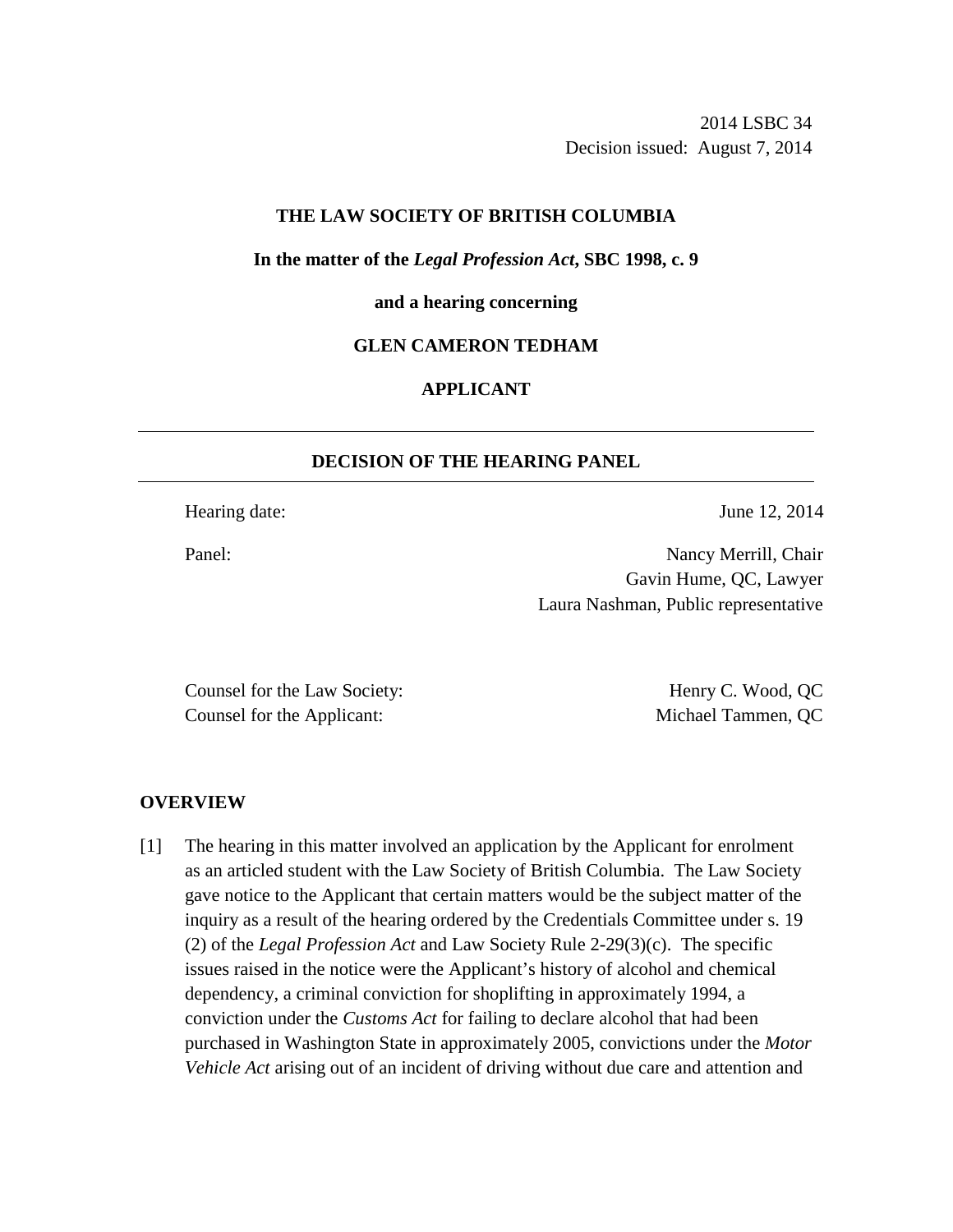failing to remain at the scene of the accident on December 21, 2010 and an assignment into bankruptcy on October 6, 2003.

- [2] When considering the Applicant's history it is necessary to focus on the character and fitness of the Applicant at the time of the hearing. The onus is on the Applicant to establish his or her good character at the time of the hearing on a balance of probabilities. Recent cases in British Columbia and Ontario have emphasized that rehabilitation is of importance.See, for example, *Re: Applicant 3*, 2010 LSBC 23.
- [3] At the conclusion of the evidentiary portion of the hearing, the Panel, after deliberating, advised counsel that it was not necessary to make arguments with respect to whether or not the Applicant would be enrolled. The only issue that required submissions was the terms and conditions under which the Applicant would be permitted to enrol. After submissions, the Panel requested counsel to provide the Panel with an agreement with respect to the terms and conditions that were acceptable to both parties. The Panel was provided with an agreement acceptable to the Applicant and the Law Society, which we have reviewed and also find acceptable. The following are our reasons.

#### **BACKGROUND FACTS**

- [4] In approximately 1994, the Applicant was charged with shoplifting in Los Angeles, California. He had replaced a price tag on an item he purchased with the price tag from an item of lesser value. He was convicted of a misdemeanour trespassing, was fined and placed on probation for 12 months. He was 23 at the time. The item was the final electronic component required to complete a computer he was building. This component was unexpectedly as much as he had spent on the balance of the project. The difference in price between the electronic component that he needed and the lower price was approximately \$50. During his evidence, he candidly admitted that he knew that this action was wrong and unacceptable. He indicated that he was ashamed of his action.
- [5] In approximately 2005, as he was returning to Canada from the United States at the Pacific Highway Truck Crossing, the Applicant was charged and convicted under the *Customs Act* for failing to declare alcohol that had been purchased in the United States. The alcohol was seized, and he paid a fine. He explained that his practice at the time was to just answer the questions of the customs officer. Before he completed his answers or was asked about alcohol the officer asked him to open his trunk where a case of wine was located. The wine was one of a series of cases being brought to Canada for his wedding. The duty had been paid on the other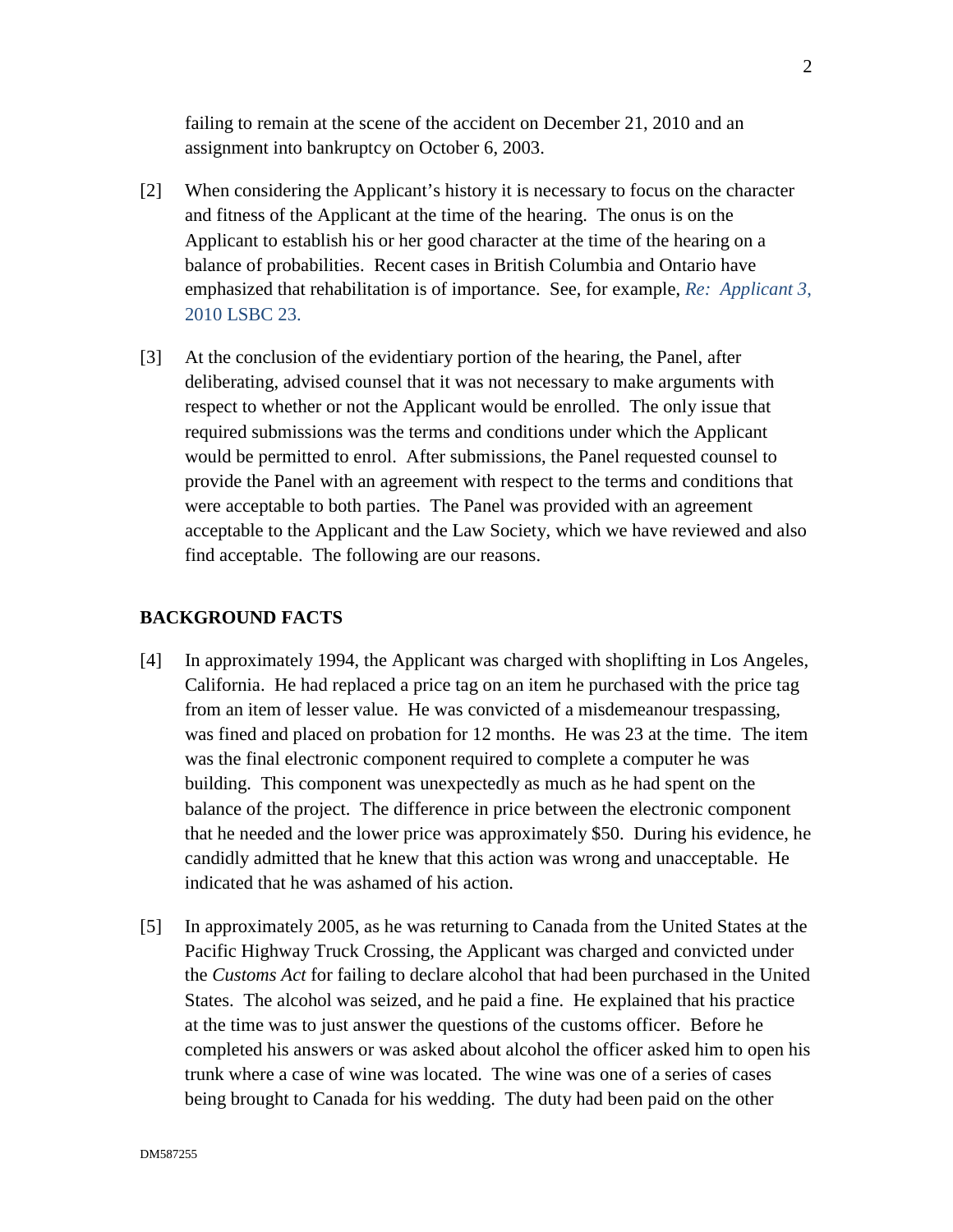cases brought across on previous occasions. In his evidence the Applicant indicated that he is now more careful about his declarations when crossing the border.

- [6] In July 2010 the Applicant was charged and convicted under the BC *Motor Vehicle Act* for disobeying a railway stop sign. The vehicle in question was parked next to some tracks close to the stop sign. It was a production vehicle for a film shoot. From the vehicle the tracks could be seen at least a kilometre in each direction. The Applicant was working at the film shoot. He took the vehicle from its parked position beside the railway onto the road and then across the tracks without stopping as he could see that the tracks were clear. A CN Rail police officer charged him, and he paid the fine shortly after the ticket was issued.
- [7] The Applicant filed for personal bankruptcy in October 2003 and was discharged on July 7, 2004. Before entering law school, the Applicant worked in the movie business, initially as a camera assistant and ultimately as an independent producer of movies largely for television. He was involved in making the financial arrangements for the movies that he and his partner produced. His partner handled the creative side of the business. The usual process of financing films involved selling the film before production, financing the production with the banks, producing the film and, after production, delivering the film to the purchasers who then paid for the film. The bank was then paid off, and the balance went to the partners. The financing arrangements for the numerous films that were produced required personal guarantees. Initially the Applicant and his partner experienced success. However, while producing a film based on a Stephen King story, the European television market collapsed, and the presales fell though.
- [8] With the bank's approval, a year-long effort was made to market the film again. Ultimately, the effort failed as the European television market did not recover. Some sales were obtained, and the debt reduced as a result. As a personal guarantee, pursuant to the usual practice, had been given, there was a shortfall of approximately \$700,000. On advice, the Applicant filed for bankruptcy. The debts totalled approximately \$900,000 and were largely related to his involvement in the movie-production business. This included \$160,000 loaned to him by his grandmother to assist him during the financial crises.
- [9] The Applicant remained in the movie industry and taught at the Vancouver Film School. He was terminated without cause from the school and decided to go to law school as he was tired of the risks associated with the film industry. He attended the University of British Columbia ("UBC") Law School and the University of Houston Law Center on an academic exchange with UBC. He has worked with a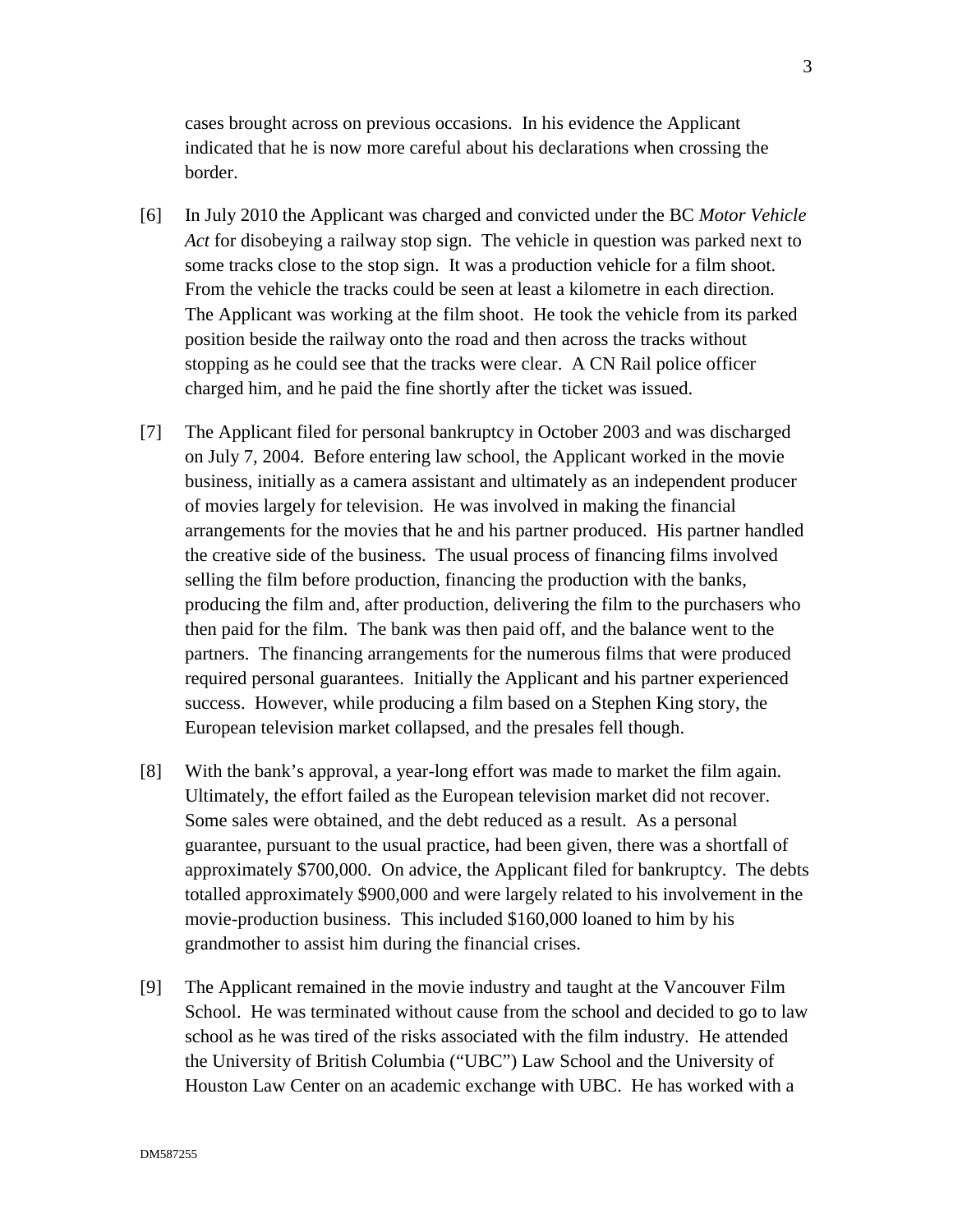law firm in various capacities including with the permission of the Law Society as a paralegal since graduation from UBC.

- [10] The Applicant's greatest challenge has been his addictions. Considerable evidence was adduced concerning his struggles with drugs and alcohol addiction. He initially believed that his addiction problem was solely related to drugs and in particular cocaine. He attended a treatment facility on November 28, 2008 and was discharged in February 2009. He did not follow the prescribed treatment plan. He returned to the facility in early July 2009 and was discharged later that month. He began attending recovery meetings but continued to believe that drug addiction was his only problem.
- [11] On December 21 2010, the Applicant was charged and subsequently convicted for several offences under the BC *Motor Vehicle Act*. The offences were: failing to remain at the scene of an accident; failing to produce a driver's licence; and driving without due care. A 24-hour driving prohibition was imposed. At this point in his struggle with addictions, the Applicant had not consumed alcohol for more than a year. However, he then thought that he could limit his consumption of alcohol. He was alone, had just had his 40th birthday, had finished first year law school Christmas exams and was facing the holiday period alone. He decided to have one drink but did not stop at that. During his evidence he admitted that he knew he was drunk but decided to drive despite that. He described that decision as a disaster. He hit a construction barrier but has no recollection of doing that. That was apparently observed by a police officer who then followed him and ultimately stopped him. He admitted his mistake to the officer, who decided not to put him in jail but instead issued the 24-hour suspension and issued the tickets for the offences referred to above. He walked home, complying with the 24-hour suspension, and paid the fines shortly after the tickets were issued. He attended an AA meeting the next day and has since used the incident as a reminder of problems that can occur if he has a drink.
- [12] The Applicant has since recognized that he is also an alcoholic. This realization occurred as a result of an incident in October 2011 where he relapsed and consumed alcohol for a number of days. Since then he has followed a rigid regime associated with Alcoholics Anonymous ("AA") and with the support of the Lawyers Assistance Program ("LAP"). He has been sober since October 2011. Since that date he has entered a monitoring recovery agreement, for several months had random urinalysis, followed the 12 steps of the AA program, has a sponsor under the AA program who is a lawyer with whom he is in constant contact, regularly attends AA and the LAP Lawyers Accountability Group meetings.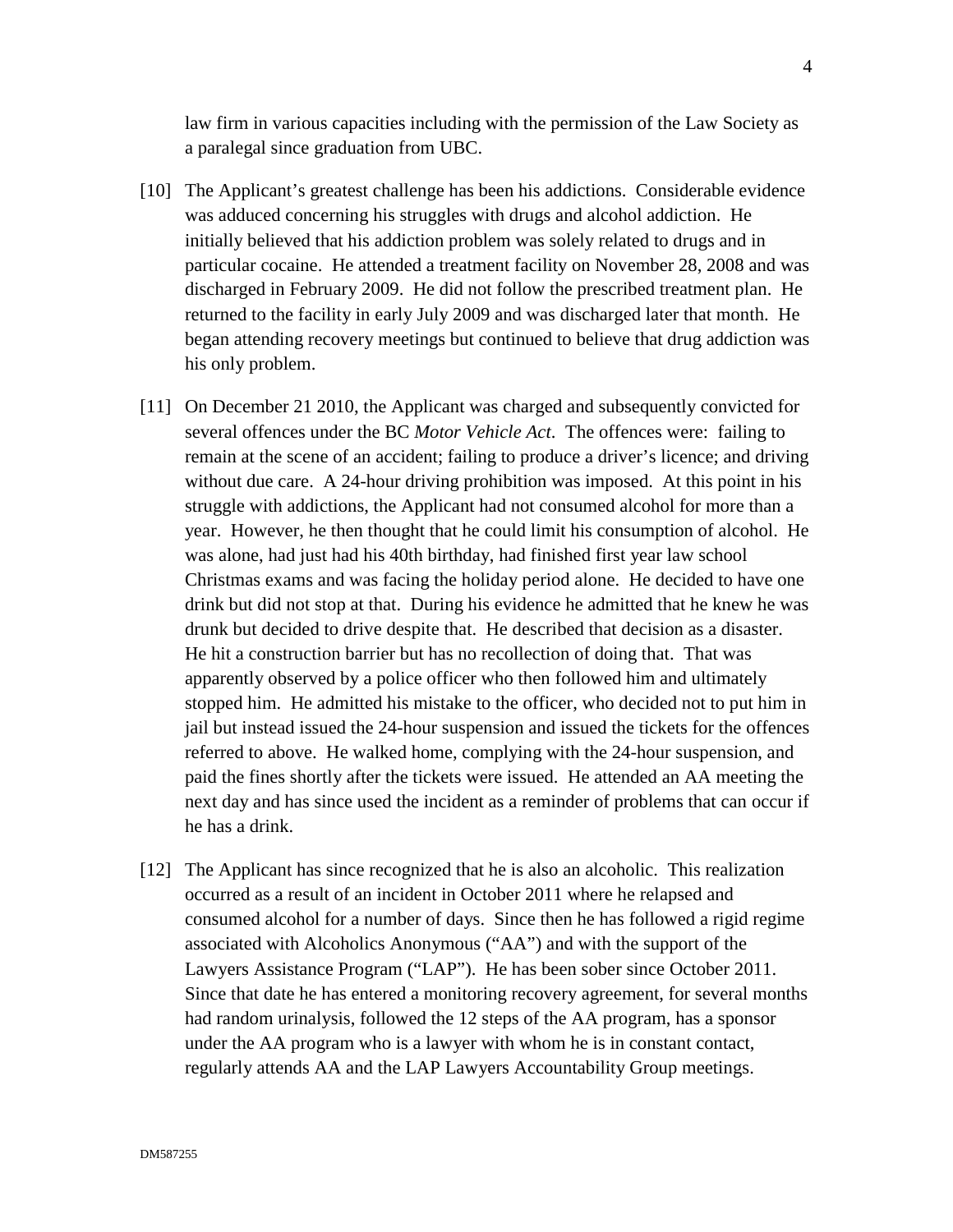- [13] Pursuant to the Law Society process, the Applicant, with his consent, was referred to Dr. Ray Baker, an addiction specialist retained by the Law Society for his opinion on whether the Applicant's addiction condition was reasonably likely to impair his ability to function as an articled student. Dr. Baker initially concluded that the Applicant suffered from a substance abuse disorder and that it appeared he had successfully entered stable abstinent remission. However, in order to make a final determination of the Applicant's fitness to become an articled student, Dr. Baker recommended an independent examination by a recognized occupational addiction physician. With the consent of the Applicant, he was referred to a specialist for a detailed Independent Medical Assessment. The detailed report from the specialist was provided to Dr. Baker, who maintains the confidentiality of the report but then, based on the report, provides his recommendations of steps to be taken to ensure that an applicant will remain medically fit to become an articled student. Dr. Baker's recommendations are to be found in his report to the Law Society dated September 10, 2013 (Tab 9 of Exhibit 2). In this instance, however, the Applicant provided the detailed report of the specialist to the Panel. His recommendations are consistent with those of Dr. Baker.
- [14] The Applicant agreed to all of Dr. Baker's recommendations. The Credentials Committee, at their September 26, 2014 meeting, ordered a hearing into the Applicant's application for enrolment as an Articled Student. The hearing was held on June 12, 2014, and the Applicant testified and was cross-examined. At the conclusion of the evidentiary portion of the hearing, the Panel, after deliberating, advised that it only needed to hear submissions on appropriate terms of enrolment in the articling program. During the course of submissions, it appeared to the Panel that the parties were in agreement as to the appropriate terms. As a result the Panel asked the parties to reduce their apparent agreement to writing for the Panel to consider. The parties did that, and it was provided to the Panel on June 27, 2014.
- [15] The agreement provides in part as follows:

The limitations and conditions are:

- 1. to article and practise only in a law firm or other business setting in which he is supervised by at least one lawyer with a minimum of eight years of call who is in active practice;
- 2. not to be a signatory on a trust account; and
- 3. to comply with all of the recommendations made by Dr. Ray Baker in his report of September 10, 2013 (Tab 9 of Exhibit 2 at the admission hearing), which include the following:

5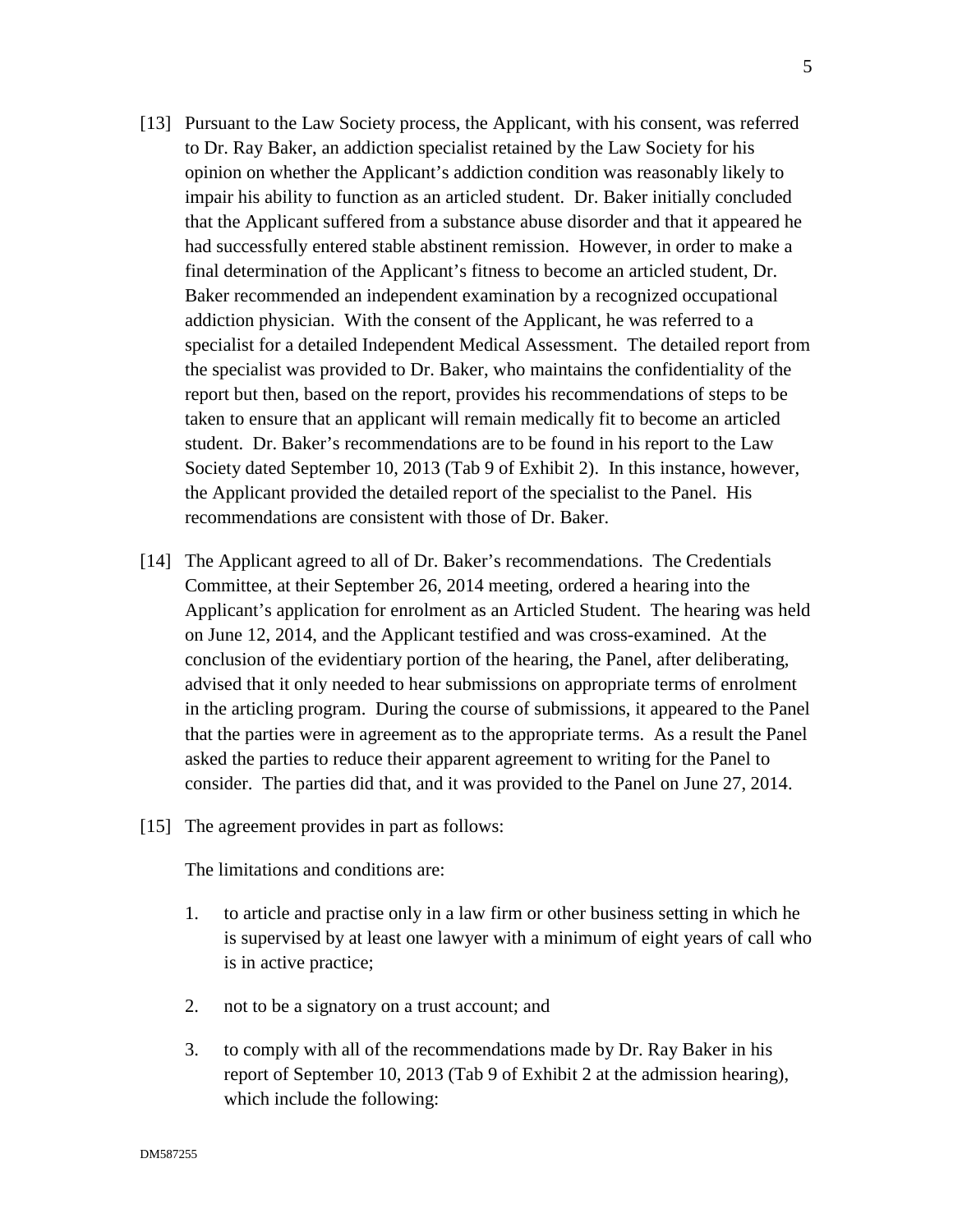- (a) Abstinence from alcohol, illicit drugs and other addictive medications, prescribed or otherwise. In the event of a necessary prescription for an opioid, as might occur following surgery, for example, then standard and accepted safeguards that are used in medically monitored abstinence for substance-dependent persons should be instituted and verified by a medical monitor.
- (b) Continued participation in the Lawyers Assistance Program under the direction of Derek LaCroix, QC.
- (c) Discontinuation of psycho-stimulant medications related to the treatment of ADHD, or continuation only after medical consultation with and approval by a psychiatrist with recognized expertise in addiction psychiatry.
- (d) Rigorous medical monitoring similar to his current arrangement with Healthquest for a duration of not less than two years of stable, abstinent and compliant remission if not taking addictive medication, or not less than four years of stable, abstinent and compliant remission in the event that he elects to continue to receive prescriptions for an addictive psycho-stimulant drug, such as Adderall.
- 4. The Applicant will also be responsible for instructing his monitor to:
	- (a) report promptly to the Credentials Committee of the Law Society any non-compliance with the monitoring or relapse prevention agreements;
	- (b) submit a report to the Credentials Committee in any event every 12 months while monitoring is in place; and
	- (c) submit a final report to the Credentials Committee at the end of the monitoring period or upon its early termination for any reason.
- [16] The Law Society and the Applicant agreed that the foregoing limitations and conditions were to be effective during the Applicant's articles and that they should continue for a three-year period of practice following his call and admission. It was agreed they should stay in effect until the Applicant was expressly released from the obligations in whole or in part by the Credentials Committee upon a written application by the Applicant.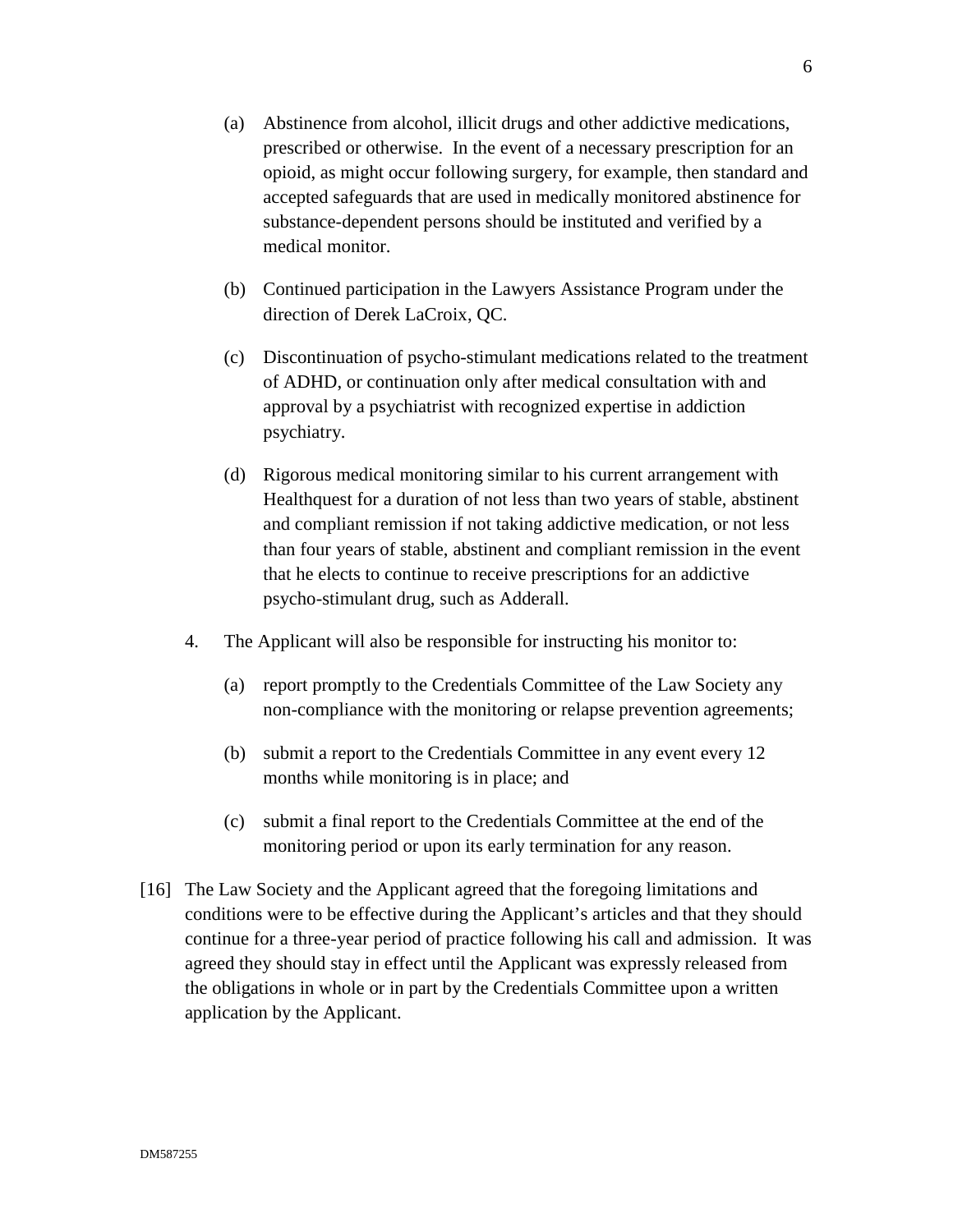## **ISSUES**

[17] There are two issues:

- (a) Should the Applicant be permitted to enrol as an articling student pursuant to the *Legal Profession Act*?
- (b) If the answer to (a) is yes, what conditions if any should be imposed?

#### **ANALYSIS AND DECISION**

- [18] It is necessary for this Panel to determine whether the Applicant satisfies the requirements of s. 19(1) of the *Legal Profession Act.* That section provides as follows:
	- 19(1) No person may be enrolled as an articled student, called and admitted or reinstated as a member unless the benchers are satisfied that the person is of good character and repute and fit to become a barrister and a solicitor of the Supreme Court.
- [19] Pursuant to s. 22(3) of the *Legal Profession Act,* the Panel must grant the application, grant it subject to appropriate conditions or limitations, or reject it.
- [20] In *Re: Applicant 3,* 2010 LSBC 23, the panel had this to say:
	- [22] Credential hearings are a challenge to panel members. They have to enquire into an applicant's "good character and repute". This enquiry raises high human drama. … The question becomes whether the applicant is able to demonstrate that he or she has rehabilitated himself or herself. Always a balance must be struck between protecting the public from rogue or undesirable lawyers and the concept of redemption through rehabilitation, which runs deep in western civilization.
	- [23] The determining factor at all Credentials hearings is the public interest. To protect the public, the Law Society must be satisfied that an applicant meets the test of being of "good character and repute". Unlike in the disciplinary context, the onus is on the Applicant to meet this standard. In this context, public interest has a broader meaning. It is in the public interest to have articled students and lawyers from diverse backgrounds. Persons who have gone astray and have truly rehabilitated themselves can give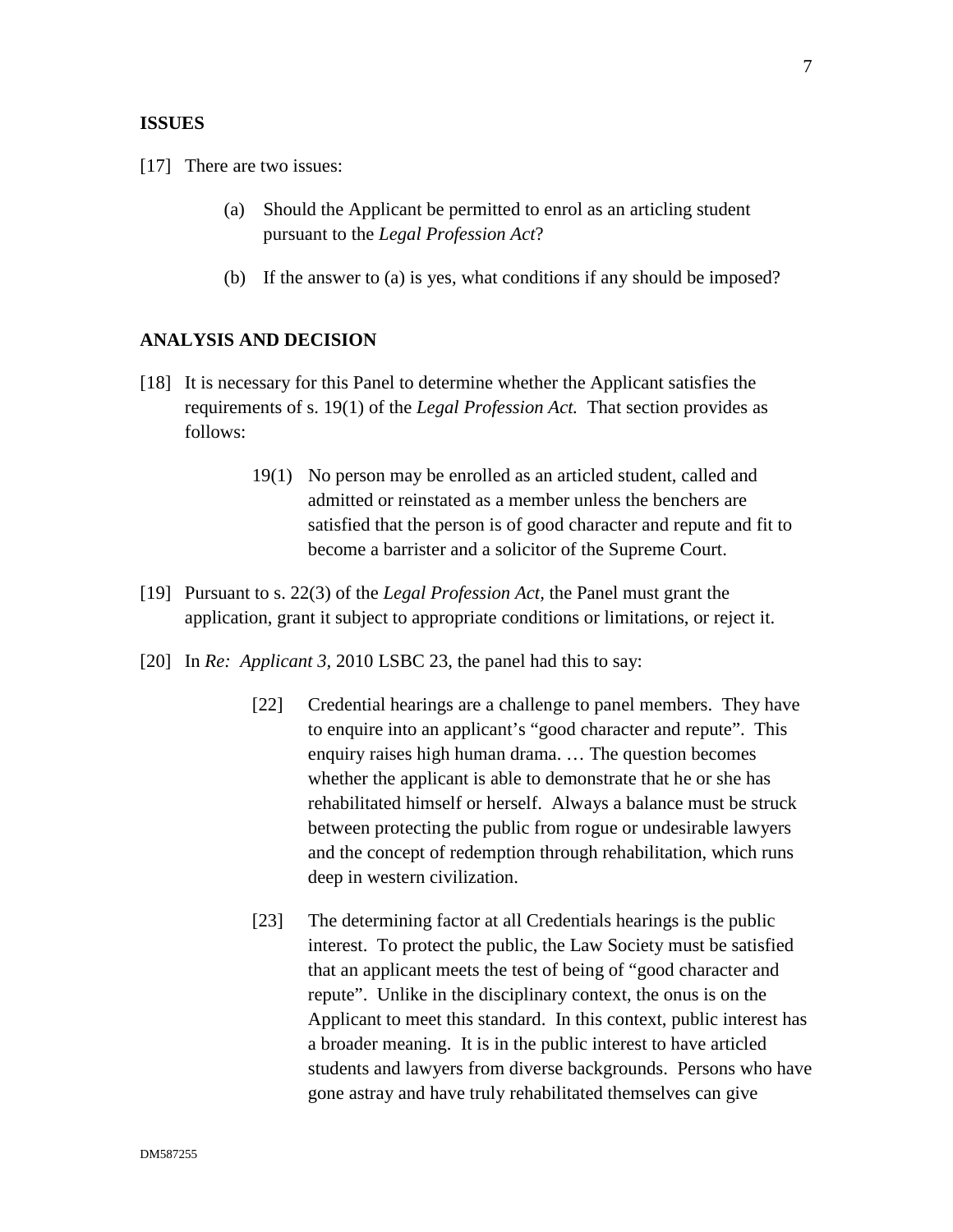valuable insight to clients, the courts and the public. They can become valued and trustworthy members of the profession. They set an example to all of us. However, here the onus is on this Applicant to prove his rehabilitation. It is not enough for the Applicant to appear and say, "These events happened a long time ago, and by the way, I have rehabilitated myself." A much more thorough examination is required.

- [21] *Re: Applicant 3* (*supra*) provides a very useful summary of the approach to be taken in ascertaining whether or not a person is of good character and repute. It reads as follows:
	- [14] The Applicant has the burden of proving that he meets the character and fitness test on a balance of probabilities (Rule 2-67). In *Law Society of BC v. McOuat*, June 12, 1992 Panel Decision at p. 11 (affirmed by the Court of Appeal in *McOuat v. Law Society of BC* (1993), 78 BCLR (2d) 106), the panel commented on the central question of what constitutes good character:

What constitutes good character and repute and fitness to become a barrister and a solicitor of the Supreme Court? In an article entitled, "What is 'Good Character'?" published in *The Advocat*e, (1987) v. 35, at 129, Mary Southin, QC (as she then was), considered the meaning of the terms, stating:

> I think in the context "good character" means those qualities which might reasonably be considered in the eyes of reasonable men and women to be relevant to the practice of law in British Columbia at the time of application.

Character within the Act comprises in my opinion at least these qualities:

- 1. An appreciation of the difference between right and wrong;
- 2. The moral fibre to do that which is right, no matter how uncomfortable the doing may be and not to do that which is wrong no matter what the consequences may be to oneself;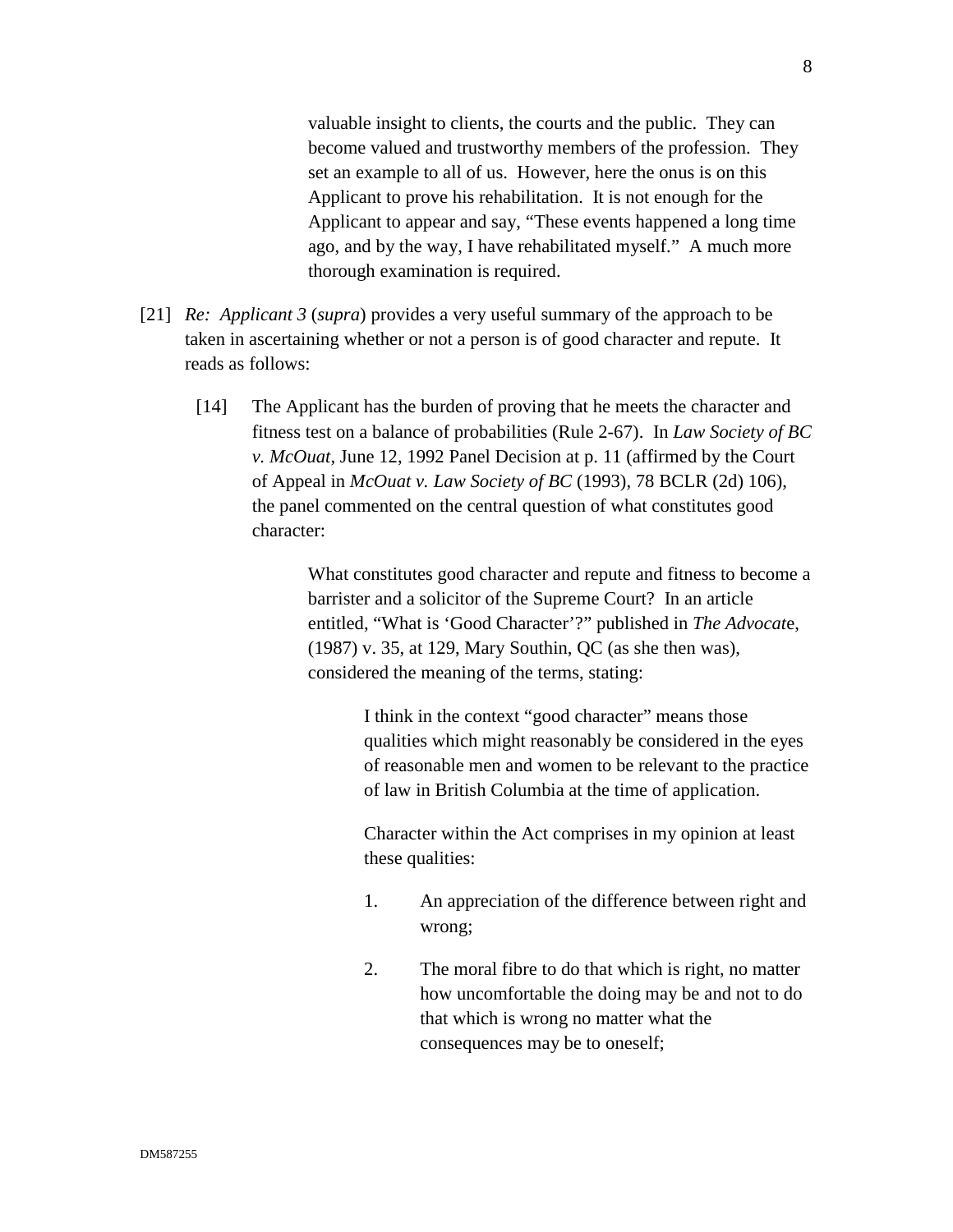3. A belief that the law at least so far as it forbids things which are *malum in se* must be upheld and the courage to see that it is upheld.

What exactly "good repute" is I am not sure. However, the Shorter Oxford Dictionary defines "repute" as "the reputation of a particular person" and defines "reputation" as:

- 1. The common or general estimate of a person with respect to character or other qualities; the relative estimation or esteem in which a person is held.
- 2. The condition, quality or fact of being highly regarded or esteemed; also respectability, good report.

In the context of s. 41 I think the question of good repute is to be answered thus: would a right-thinking member of the community consider the applicant to be of good repute? ...

If that right-thinking citizen would say, knowing as much about an applicant as the Benchers do, "I don't think much of a fellow like that. I don't think I would want him for my lawyer", then I think the Benchers ought not to call him or her.

- [15] Mary Southin's article has been quoted with approval in several other British Columbia Law Society Credentials decisions, such as *Re: Smart* (December 19, 1996 Panel Decision at p. 3).
- [16] The test of good character and repute has both subjective and objective aspects. This was explained by the hearing panel in *McOuat,* (*supra*), at p. 12:

The word "character" in the expression "good character and repute" has been treated in many decided cases, especially the older ones, as importing the character or "characterization" given the applicant by other persons, what may be called a subjective sense. An example is *Leader* v. *Yell* (1864), 16 CB (NS) 584; 143 ER 1256 where Erle CJ said: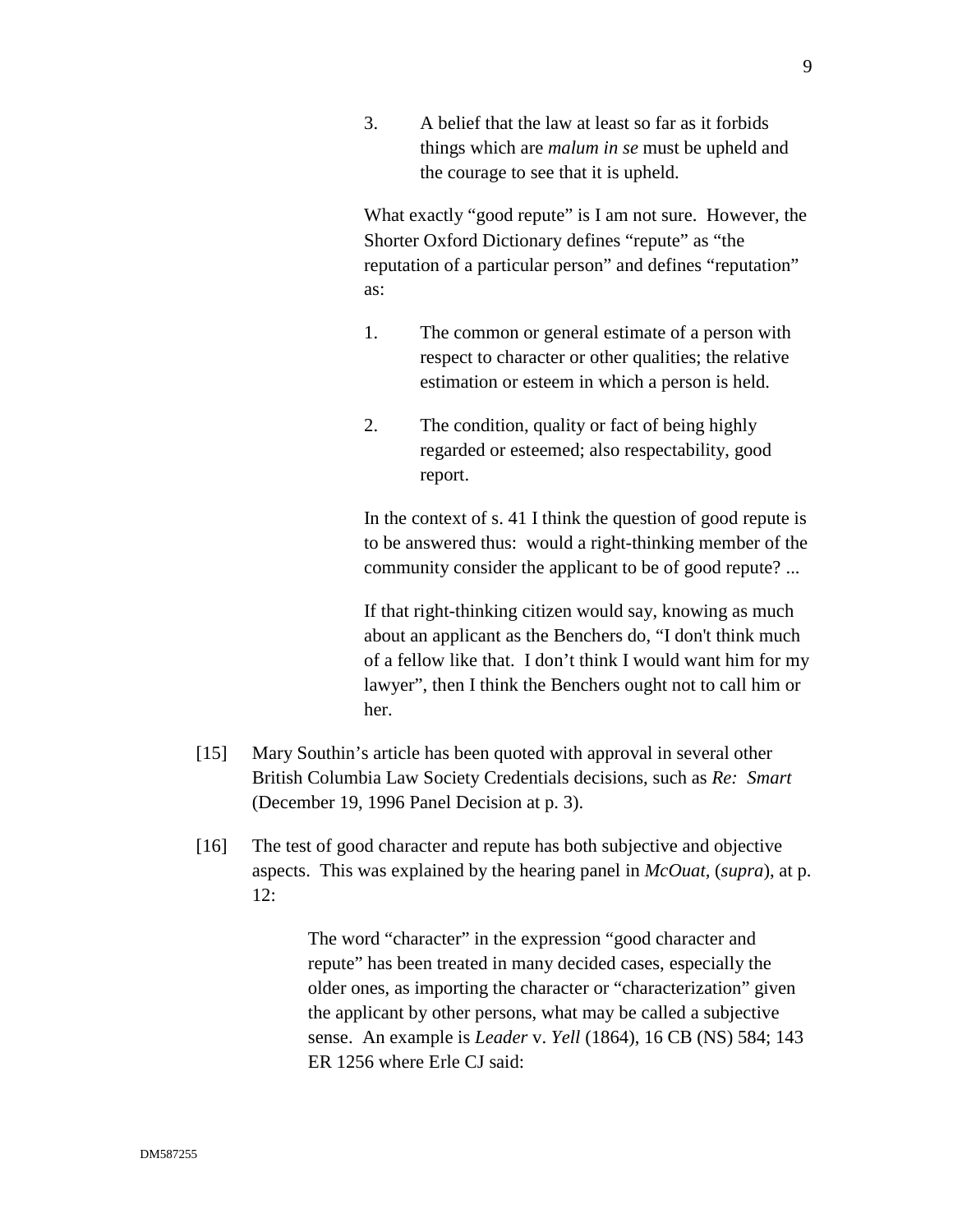Good or bad character does not depend on what a man knows of himself; it means his general reputation in the estimation of his neighbours.

In the same case Byles J said:

... character does not mean a man's real conduct and mode of life, but it means his reputation among his neighbours.

In more recent cases the words "good character" seem to be applied in the context of "strength of character" or "character defect". Used in that way the expression "good character" refers to what a man's personality, principles and beliefs actually are as opposed to the way the community regards him, whether or not he has earned the good or bad regard in which he is held. This sense may be considered objective.

One tends to naturally consider it more important that a lawyer be a good person and have and act upon correct principles as opposed to being regarded, rightly or wrongly, by others as seeming to be good or bad. But we think we are required to consider the regard in which the candidate is held by others as well as the qualities of character Mr. McOuat possesses, that is both the subjective and objective senses of "good character".

[17] In this same case, the panel explained the fitness test at pp. 17-18:

The demands placed upon a lawyer by the calling of barrister and solicitor are numerous and weighty and "fitness" implies possession of those qualities of character to deal with the demands properly. The qualities cannot be exhaustively listed but among them must be found a commitment to speak the truth no matter the personal cost, resolve to place the client's interest first and to never expose the client to risk of avoidable loss and trustworthiness in handling the money of a client.

The cannons [sic] of legal ethics [*Professional Conduct Handbook*, chapter 1] adopted by the Law Society provide assistance, when they assert: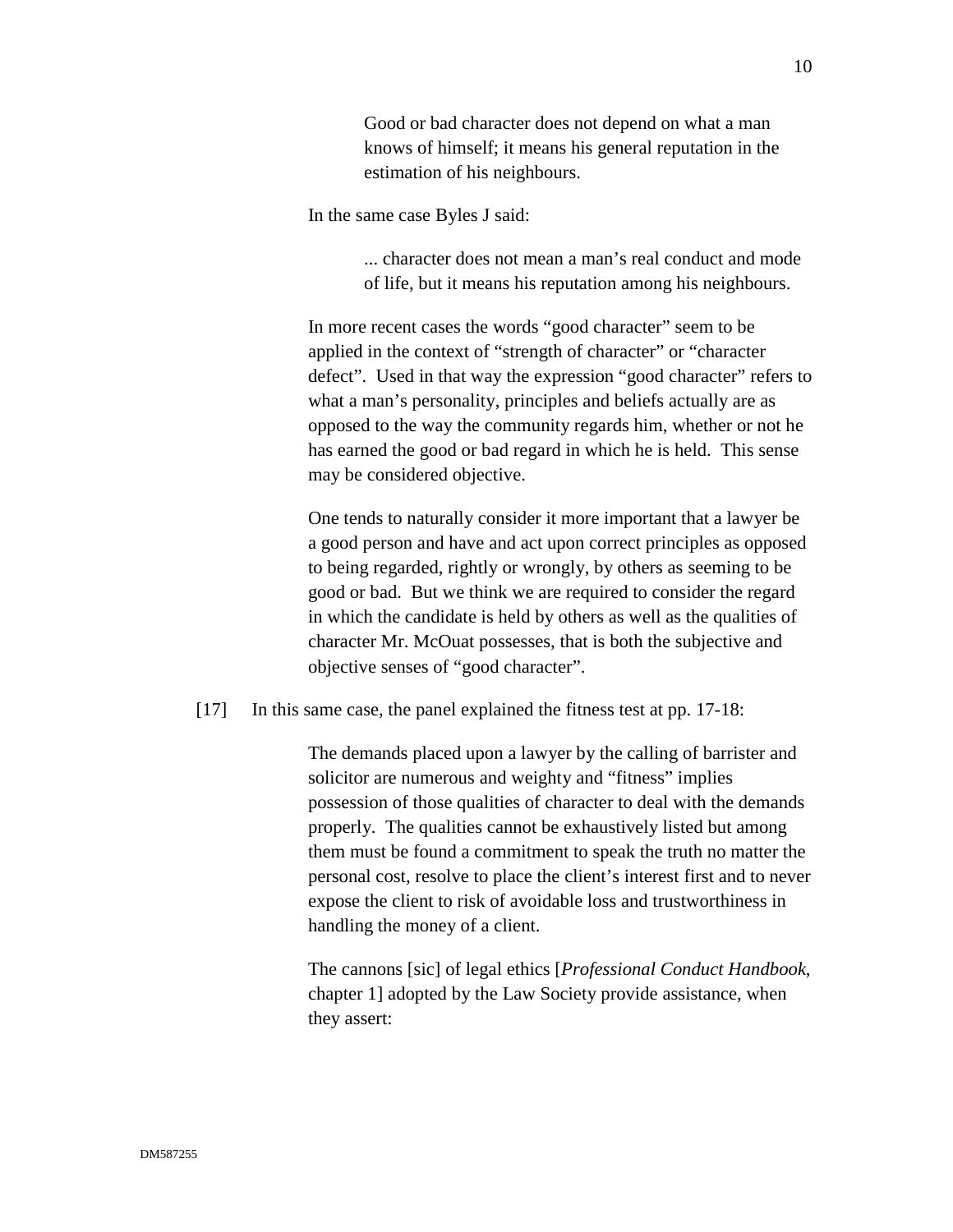A lawyer is a minister of justice, an officer of the Courts, a client's advocate, and a member of an ancient, honourable and learned profession.

In these several capacities it is a lawyer's duty to promote the interests of the State, serve the cause of justice, maintain the authority and dignity of the Courts, be faithful to clients, be candid and courteous in relations with other lawyers and demonstrate personal integrity.

- [22] The parties reached an agreement on some of the facts through an Agreed Statement of Facts. The Applicant gave evidence and was cross-examined by Law Society counsel. The Law Society did not call any other evidence. The Applicant testified about each of the issues identified by the Law Society in its notice.
- [23] In his testimony about the 1994 shoplifting incident, the Applicant was clearly embarrassed about his actions and candidly and clearly admitted that his action was wrong and unacceptable. The Panel accepts his admission and is of the view that such an action will not be repeated.
- [24] The Applicant explained his 2005 conviction under the *Customs Act* as occurring as a result of his view that he should simply answer the questions of the Customs Officer and no more. He recognizes that that is not appropriate and is now more careful and complete about his declarations when crossing the border. The Panel accepts his explanation.
- [25] The Applicant explained his conviction in July 2010 under the BC *Motor Vehicle Act* for disobeying a railway sign. The Panel accepts his explanation. He admitted that he was wrong in thinking that, as he was parked beside the railway and could see that the track was free for a kilometre in both directions, he did not need to stop at the stop sign. As a result he paid his fine.
- [26] The Applicant explained the charges and subsequent convictions that occurred as a result of the drinking he engaged in on December 21, 2010. It is clear to the Panel that, at that point, the Applicant had not fully grasped the extent and significance of his alcohol addiction. The Panel is of the view that he now does, and as discussed in the Background Facts and below, he has entered into a regime that helps to ensure that he continues to maintain his sobriety.
- [27] The Applicant testified and was cross-examined extensively about his personal bankruptcy. This is, of course, of considerable concern to the Law Society given the trust the public places in the profession with respect to the handling of trust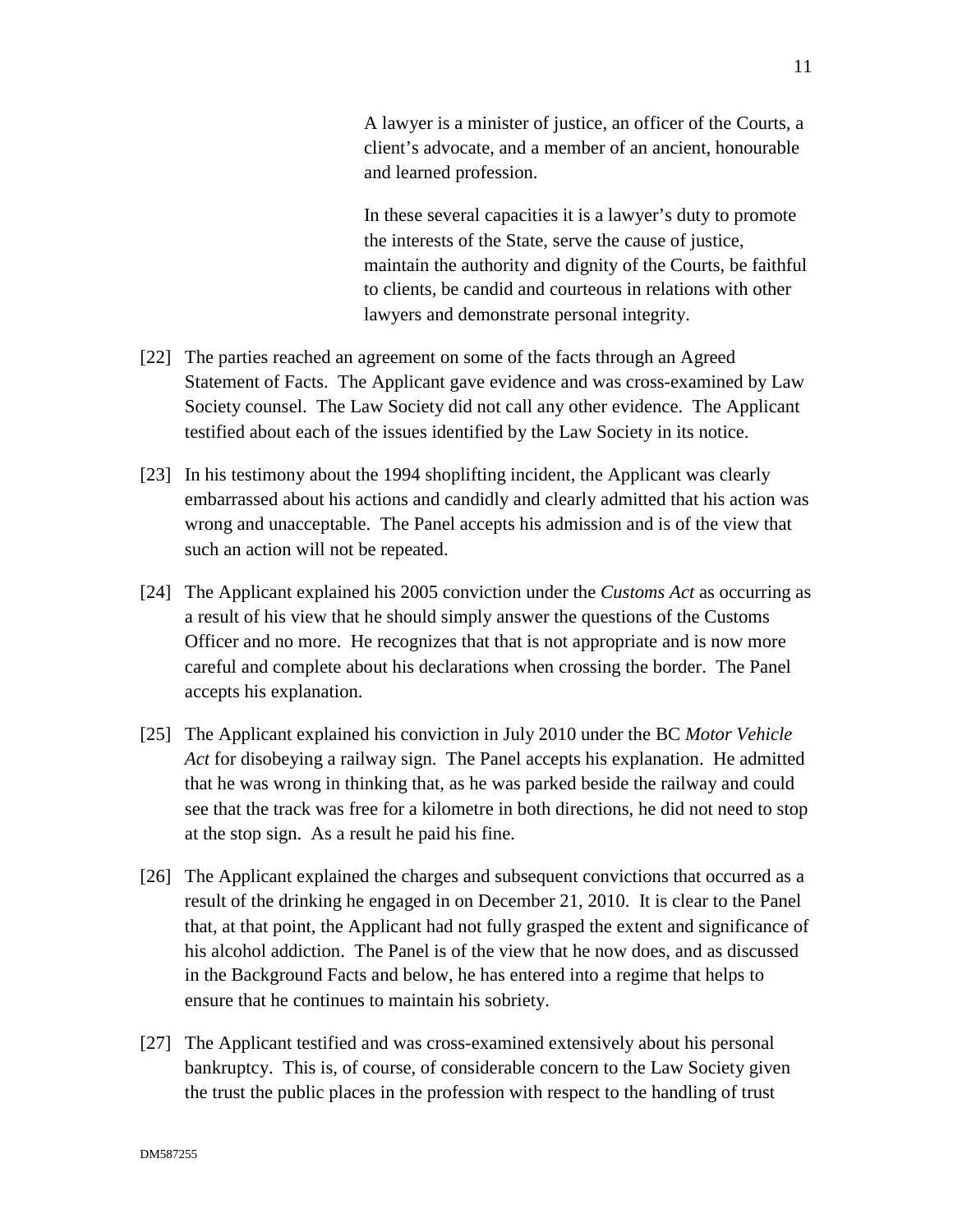funds. Having considered the evidence, the Panel accepts that the Applicant was subject to financial circumstances beyond his control. In particular, given the manner that films were financed as described above, and the collapse of the European television market, it appears inevitable to the Panel that the Applicant was destined to have to assign himself into bankruptcy. Instead of doing that immediately the Applicant made significant efforts to minimize amounts owed to his creditors. This included borrowing \$160,000 from his grandmother to attempt to assist in maintaining the business and meeting his obligations. He also attempted to re-market the film with limited success but in fact reducing the amount owing to the banks. However, in view of the bankruptcy, the Panel is of the view that there should be limitations on the Applicant's ability to be signatory to trust funds for a period of time.

- [28] The Panel reached the conclusion at the end of the evidentiary portion of the hearing that the foregoing matters were adequately explained and did not lead to the conclusion that the Applicant was not of good character within the meaning of that expression in the *Legal Profession Act*. He understood the significance of his acts. The Panel is satisfied that he will not act dishonestly. The December 2010 incident occurred as a result of the Applicant's inability to recognize that his addictions included alcohol.
- [29] The Applicant has struggled with his addictions and has made many efforts to deal with them. Initially his efforts failed. However, he described in detail his commitment to take the necessary steps to ensure that he does not fail again. The Law Society must be satisfied that the Applicant's addictions are not reasonably likely to impair his ability to function as an articled student and, assuming that he successfully completes his articles, that he can also function as a lawyer despite his addictions. As a result, the Law Society sought the professional opinion of Dr. Ray Baker, an addiction specialist. Dr. Baker's opinion was that the Applicant suffers from a substance abuse disorder and that his history indicated that he had successfully entered into stable abstinent remission from that medical condition.
- [30] However, Dr. Baker recommended that the Applicant undergo a detailed independent examination by a qualified physician. The Applicant consented to such an examination and was, as a result, examined. The report of the examination was provided to Dr. Baker who holds the report in confidence. However, the Applicant, who also received a copy, provided it to the Panel. Recommendations were made to ensure that the Applicant will be medically fit to assume his responsibilities as an articled student. During the submissions on what conditions should be imposed if the Applicant was to be enrolled as an articled student, the Applicant, through his counsel, indicated that he was prepared to comply with the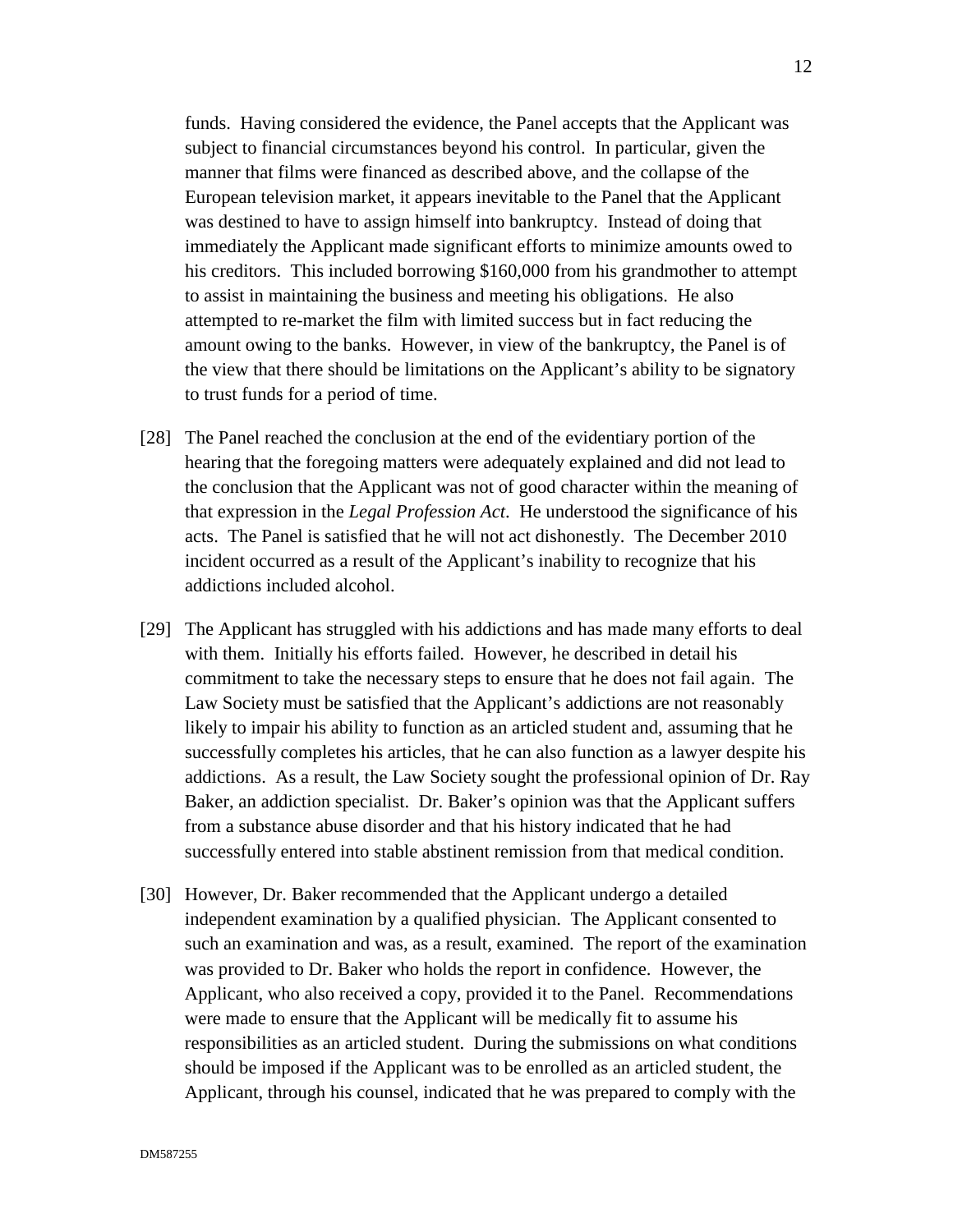recommendations. The agreement described above incorporates the recommendations. The Panel is satisfied, given his addictions, that the Applicant will be fit to meet his responsibilities as an articled student if he complies with the terms of agreement pertaining to his addictions.

- [31] The Applicant entered the UBC law school in September 2010 as a mature student. It appears that he had a successful academic career. He was a member of the team from UBC that won the National Labour Law moot. He successfully completed a year at the University of Houston Law Center on an academic exchange with UBC. Between second year and third year he worked at a law firm and subsequently accepted an offer of employment with the firm after completing third year. He returned to the firm in August 2013 where he has worked in various capacities, latterly with the permission of the Law Society as a paralegal.
- [32] The Applicant provided the Panel with a number of letters of recommendation. The Panel carefully reviewed them. Most of the authors were familiar with the Applicant's history. Essentially without exception, the letters of reference in various ways expressed the view that the Applicant had the intelligence, skill and maturity to become an excellent lawyer. Most telling were the letters from the principal of the law firm where he has been working in various capacities and from the lawyer who is his sponsor in the AA Program. The latter is also a member of the Lawyers Assistance Program Accountability Group. Both lawyers fully supported his application for articles. The law firm where he has been working has committed to employ him as a student and to provide appropriate supervision during his articling year. The lawyer who sponsors the Applicant confirmed from his perspective the commitment of the Applicant to the obligations of the Accountability Group of LAP.
- [33] After reviewing the letters of recommendation and the evidence of the Applicant, the Panel concludes that the Applicant is currently of good character and repute. After reviewing the medical reports and the evidence of the Applicant, the Panel also concludes that the Applicant is currently fit to be an articled student. However, in order to ensure that he remains fit, the Panel concludes that it is necessary to require that the Applicant, while articling, comply with the recommendations of Dr. Baker. The recommendations are contained in the agreement described above. It is so ordered.
- [34] The Panel's role is to consider the Applicant's application to enrol as an articled student, which it has done. The Panel does not have jurisdiction to make orders with respect to a future application for call and admission that the Credentials Committee may consider. However, the Panel recommends that the Committee